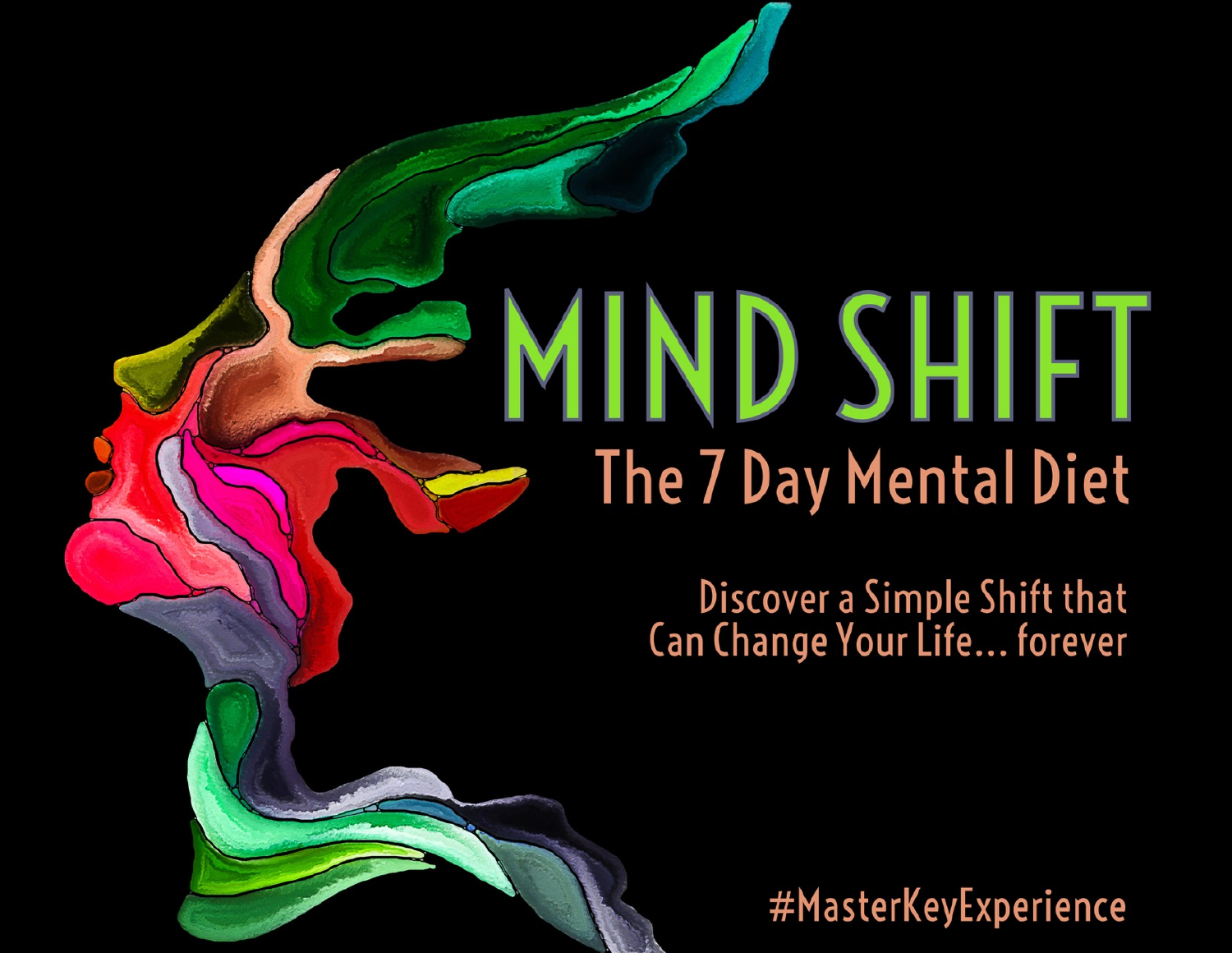# Not Just Another Diet Book

The Seven Day Mental Diet, a small booklet read by many thousands of people since its creation in the mid-30s, is still fulfilling its promise to change lives eighty years later. Its author, Emmet Fox, remains one of the best known and most influential leaders of the New Thought movement.

Promoting personal freedom of belief rather than the dogmatic approach of most religions, New Thought took a practical, positive thinking approach to Spirituality, with the belief each person has the potential to attract into their lives whatever they desire. *It's a Mind Shifter…*

> Your own mind is a sacred enclosure into which nothing harmful can enter except by your permission. - Ralph Waldo Emerson -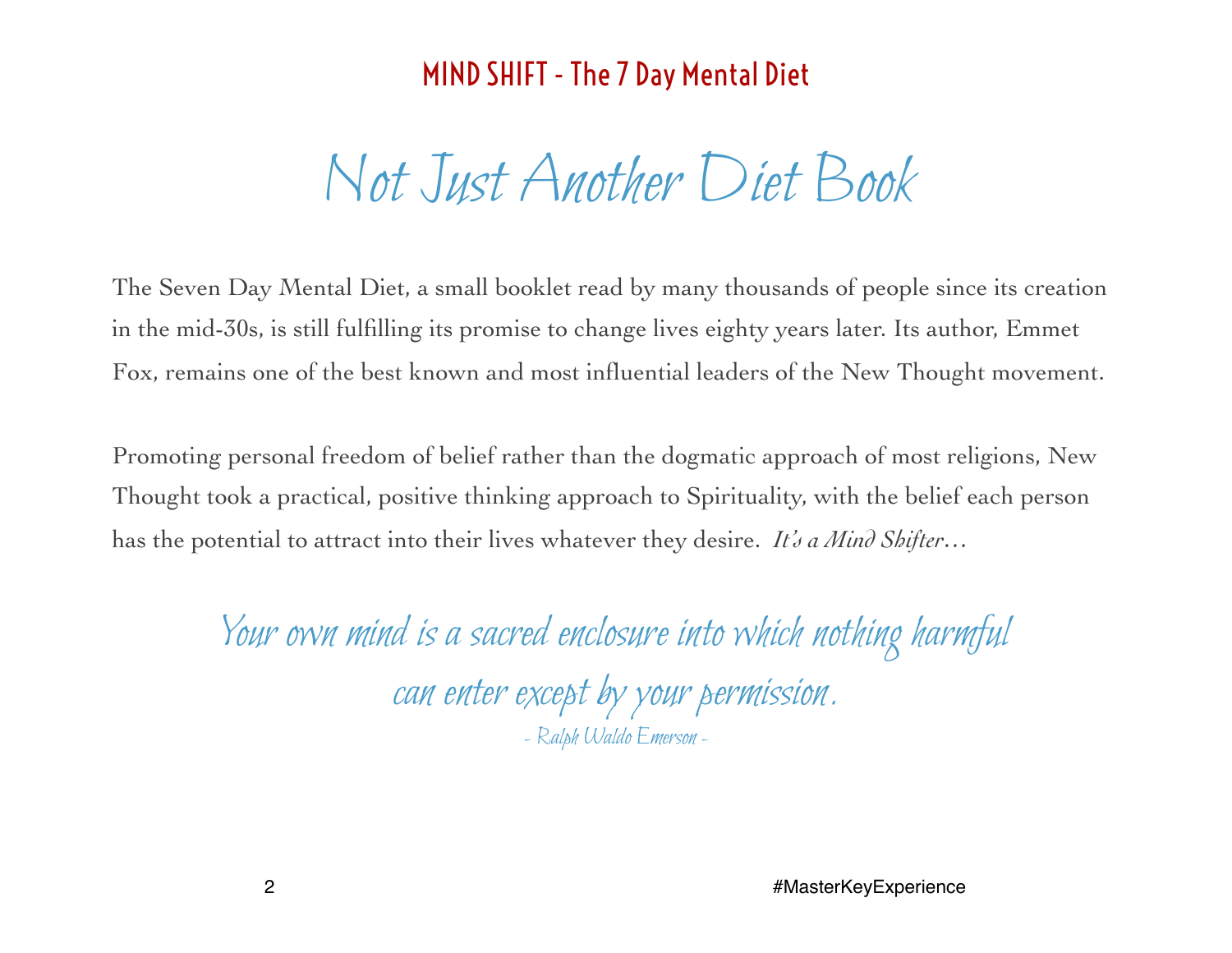Are you aware of your own negative thoughts?

What would happen if you scrubbed your mind of all negative thinking?

Could you imagine living life differently, and to the fullest with nothing holding you back?

# Start With Just One Week

 "You must watch yourself for a whole week as a cat watches a mouse, and you must not under any pretence allow your mind to dwell on any thought that is not positive, constructive, optimistic, kind." - *Emmet Fox*

Within one week, "the habit of positive thinking will begin to be established." In other words, new neural pathways will begin developing in the brain.

"When the negative thoughts come – and they will; they come to all of us – it's not enough to just not dwell on it... You've got to replace it with a positive thought" - *Joel Osteen*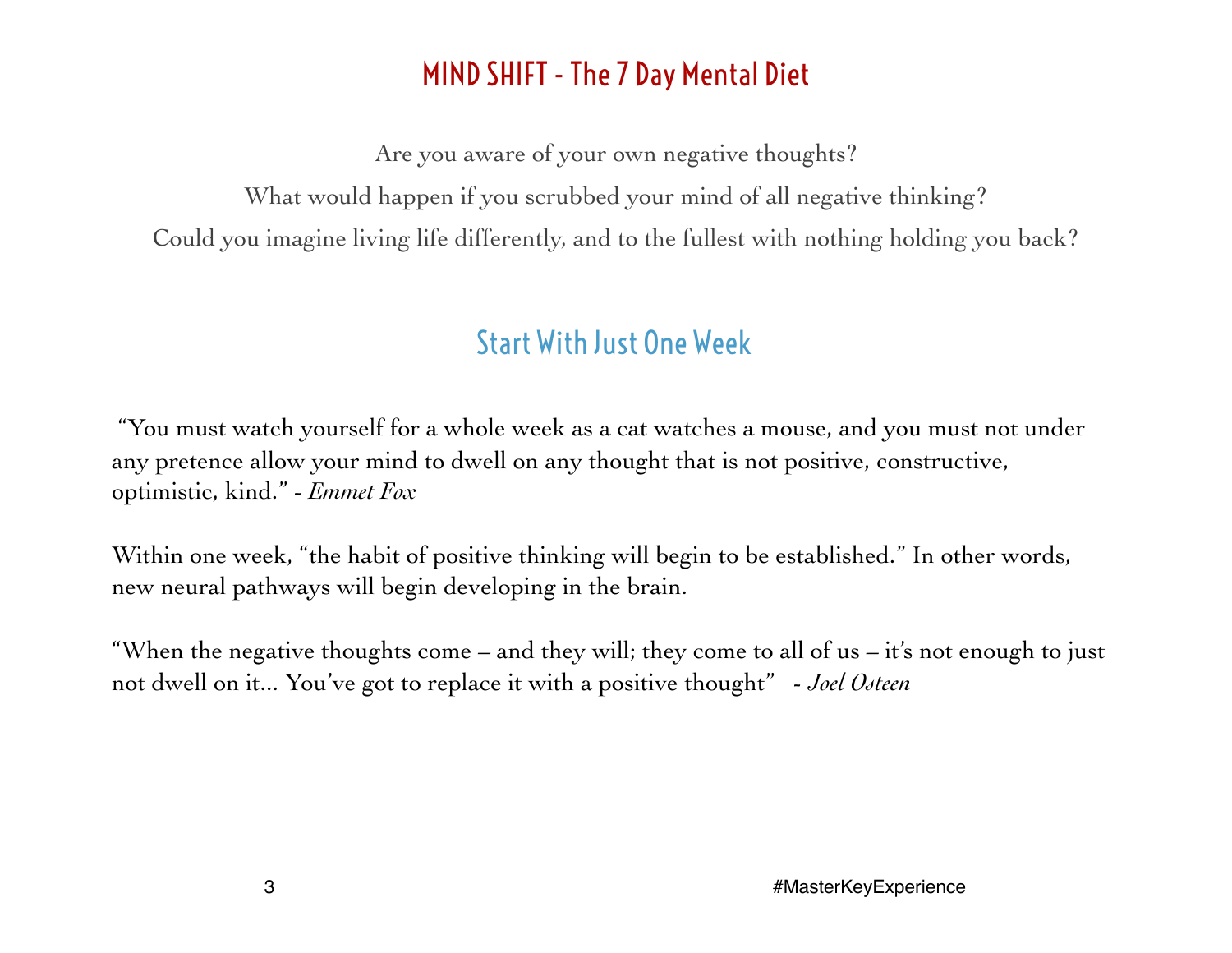The Rules

I'll start off with the Seven Day Mental Diet in a nutshell. If you want, you can just read the condensed version and then take the plunge and start the Diet.

Then, when you reach noon of the first day and you've already let negative thoughts take root in your mind, you can come back and read the rest of the book!

It won't be a burden to review the Guiding Principles once, twice or even many times as you walk the hilly road to a consistently positive mindset.

Here are the simple rules of the Seven Day Mental Diet:

1. For a full seven days, you must not allow yourself to dwell on any negative thought.

2. Whenever a negative thought enters your mind, you must let it go.

3. If you do find that you have accepted a negative thought and allowed yourself to think about it for a period of time, even a minute, you have failed to keep yourself free of negative thoughts and you must stop the diet.

After a period of time, start the seven days over again.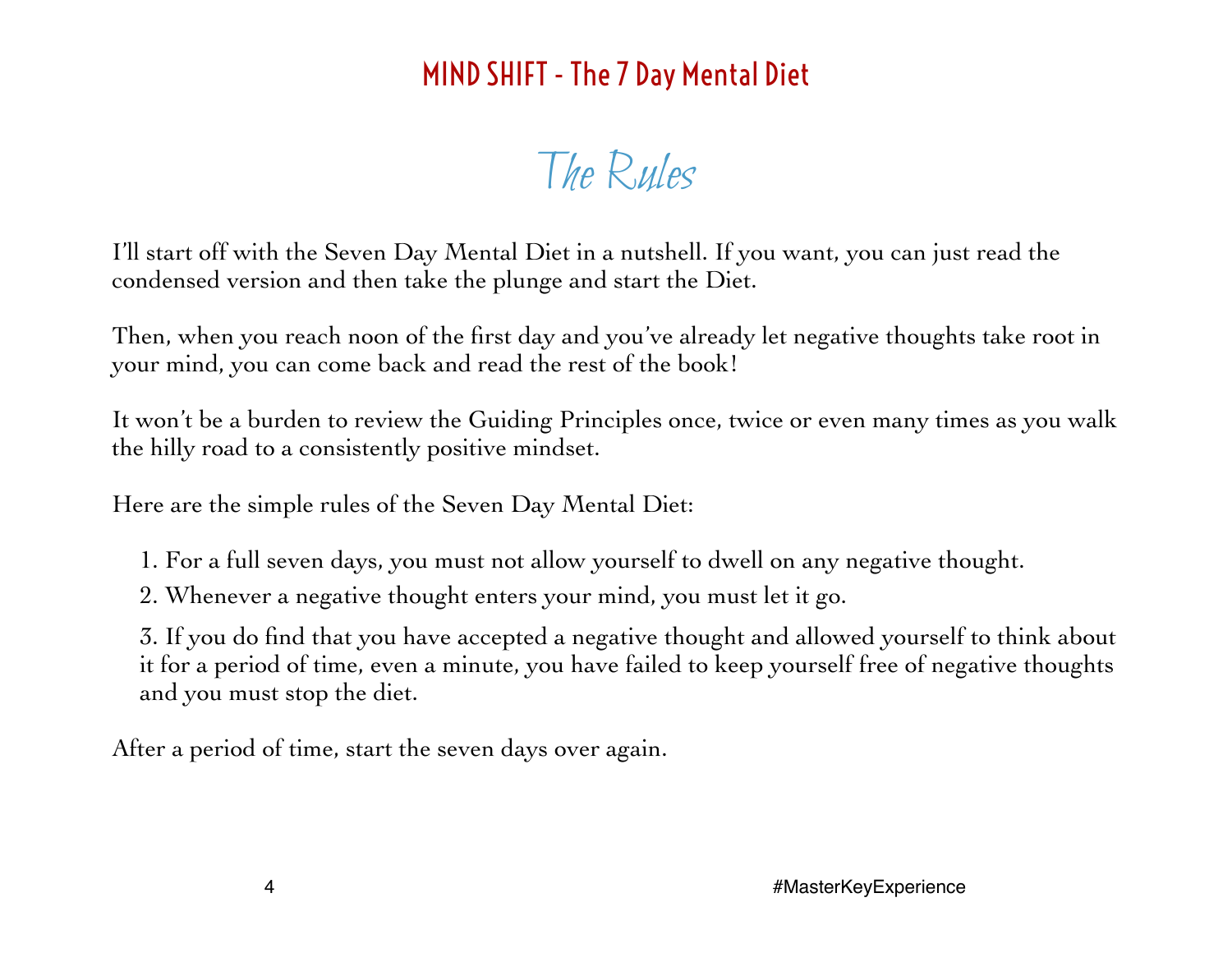That's it! Three straightforward rules. Easy enough, right? Great! Ready to begin?

All that we are is the result of what we have thought - Buddha

#### The Seven Day Mental Diet - *by Emmett Fox*

#### You Become What You Think About

The subject of diet is one of the foremost topics of the present day in public interest.

Newspapers and magazines teem with articles on the subject. The counters of the bookshops are filled with volumes unfolding the mysteries of proteins, starches, vitamins, and so forth. Right now the whole world is food-conscious.

Experts on the subject are saying that physically you become the thing that you eat  $-$  that your whole body is really composed of the food that you have eaten in the past. What you eat today, they say, will be in your bloodstream after the lapse of so many hours, and it is your bloodstream that builds all the tissues composing your body  $-$  and there you are.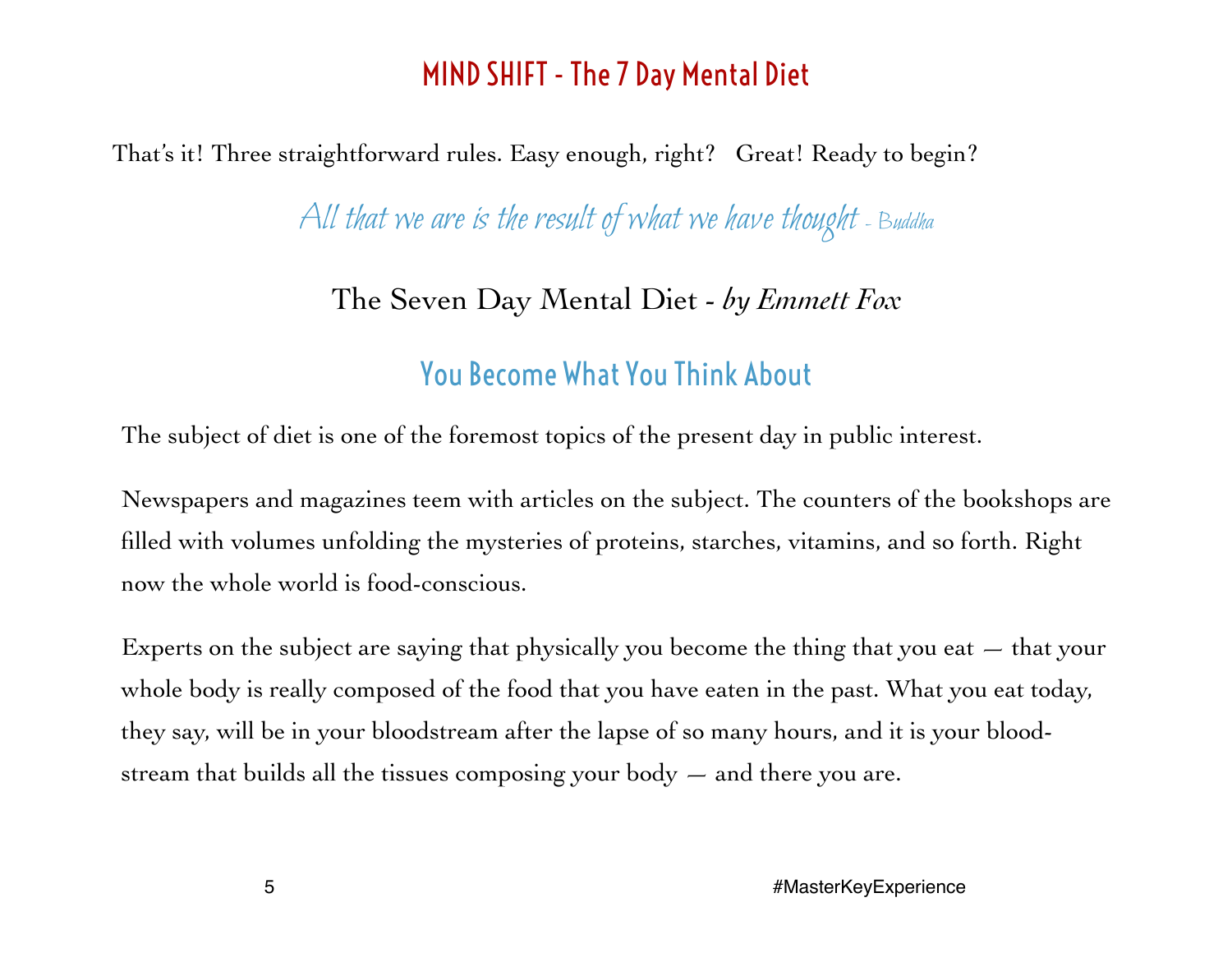Of course, no sensible person has any quarrel with all this. It is perfectly true, as far as it goes, and the only surprising thing is that it has taken the world so long to find it out; but in this article I am going to deal with the subject of dieting at a level that is infinitely more profound and farreaching in its effects.

I refer of course to mental dieting.

The most important of all factors in your life is the mental diet on which you live. It is the food, which you furnish to your mind, that determines the whole character of your life. It is the thoughts you allow yourself to think, the subjects that you allow your mind to dwell upon, which make you and your surroundings what they are. As thy days, so shall thy strength be.

Everything in your life today — the state of your body, whether healthy or sick, the state of your fortune, whether prosperous or impoverished, the state of your home, whether happy or the reverse, the present condition of every phase of your life in fact — is entirely conditioned by the thoughts and feelings which you have entertained in the past, by the habitual tone of your past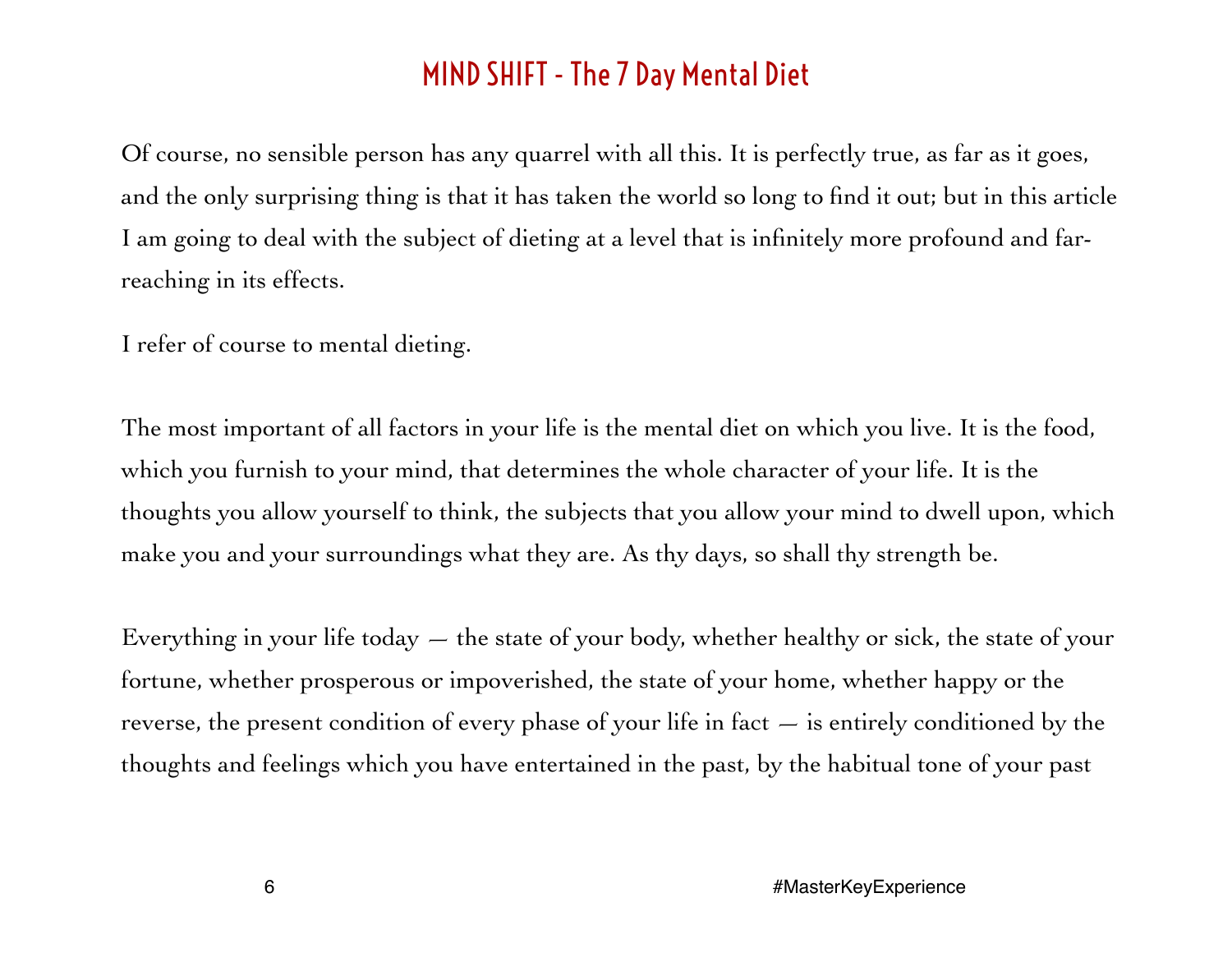thinking. And the condition of your life tomorrow, and next week, and next year, will be entirely conditioned by the thoughts and feelings which you choose to entertain from now onwards.

In other words, *you choose your life*. That is to say, you choose all the conditions of your life, when you choose the thoughts upon which you allow your mind to dwell. Thought is the real causative force in life, and there is no other. You cannot have one kind of mind and another kind of environment.

This means that you cannot change your environment while leaving your mind unchanged, nor  $-$  and this is the supreme key to life and the reason for this article  $-$  can you change your mind without your environment changing too.

> This then is the real key to life: if you change your mind, your conditions must change too.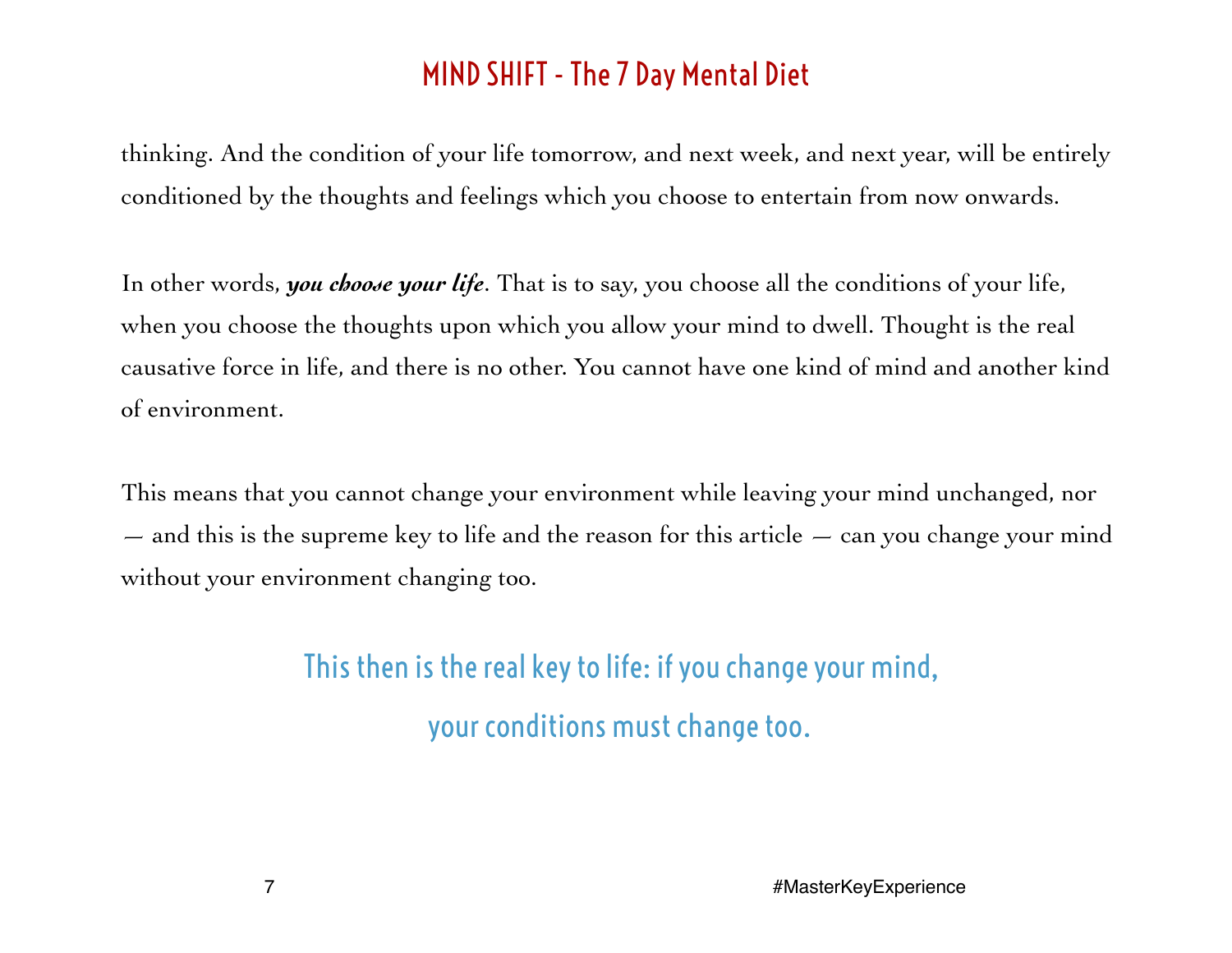Your body must change, your daily work or other activities must change; your home must change; the color-tone of your whole life must change, for whether you be habitually happy and cheerful, or low-spirited and fearful, depends entirely on the quality of the mental food upon which you diet yourself.

Please be very clear about this. If you change your mind your conditions must change too. We are transformed by the renewing of our minds. So now you will see that your mental diet is really the most important thing in your whole life.

This may be called the Great Cosmic Law, and its truth is seen to be perfectly obvious when once it is clearly stated in this way. In fact, I do not know of any thoughtful person who denies its essential truth.

The practical difficulty in applying it, however, arises from the fact that our thoughts are so close to us that it is difficult, without a little practice, to stand back as it were and look at them objectively. Yet that is just what you must learn to do.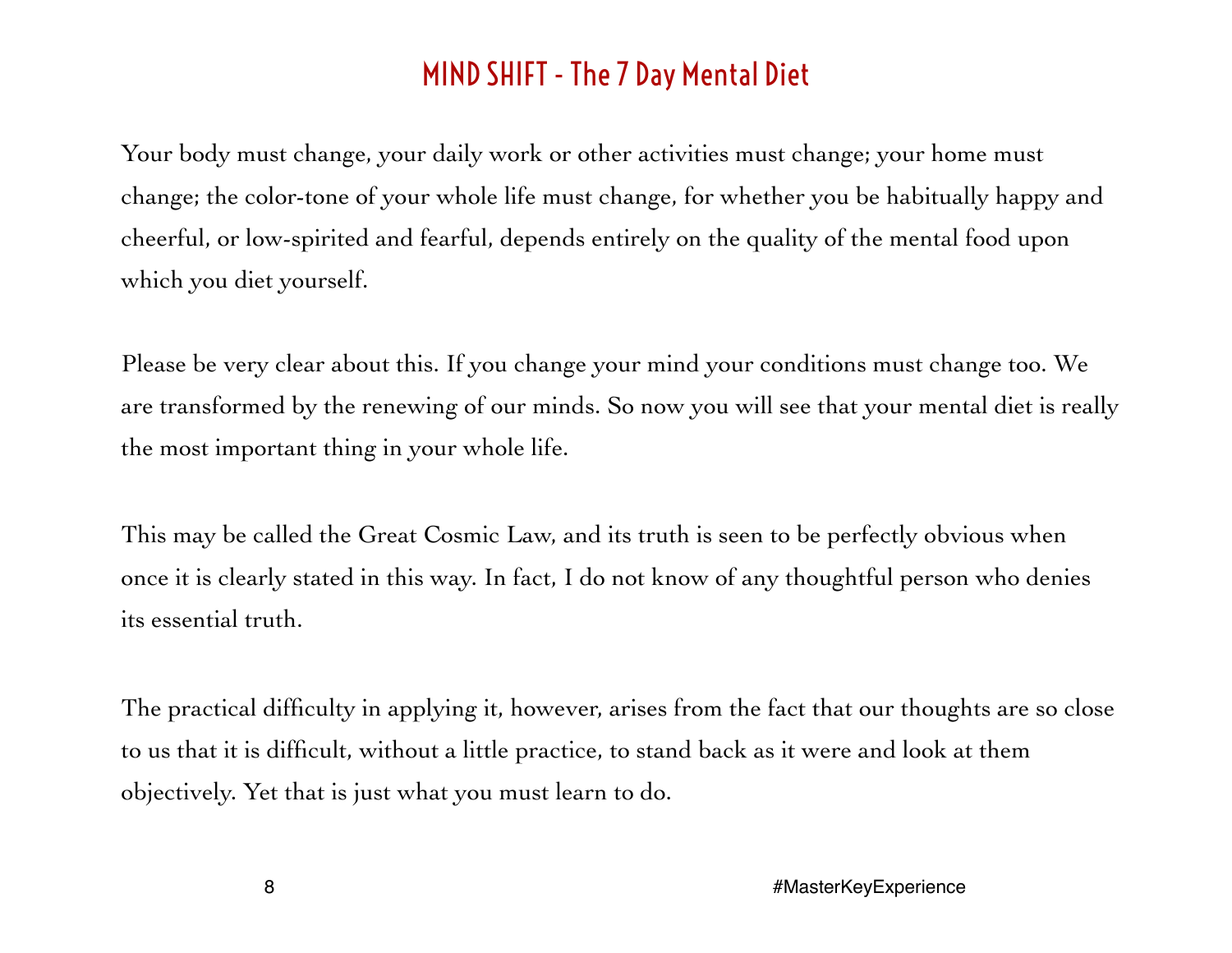You must train yourself to choose the subject of your thinking at any given time, and also to choose the emotional tone, or what we call the mood that colors it. Yes, you can choose your moods. Indeed, if you could not you would have no real control over your life at all. Moods habitually entertained produce the disposition of the person concerned, and it is his disposition that finally makes or mars a person's happiness.

You cannot be healthy; you cannot be happy; you cannot be prosperous; if you have a bad disposition. If you are sulky, or surly, or cynical, or depressed, or superior, or frightened half out of your wits, your life cannot possibly be worth living.

Unless you are determined to cultivate a good disposition, you may as well give up all hope of getting anything worth while out of life, and it is kinder to tell you very plainly that this is the case. If you are not determined to start in now and carefully select all day the kind of thoughts that you are going to think, you may as well give up all hope of shaping your life into the kind of thing that you want it to be, because this is the only way.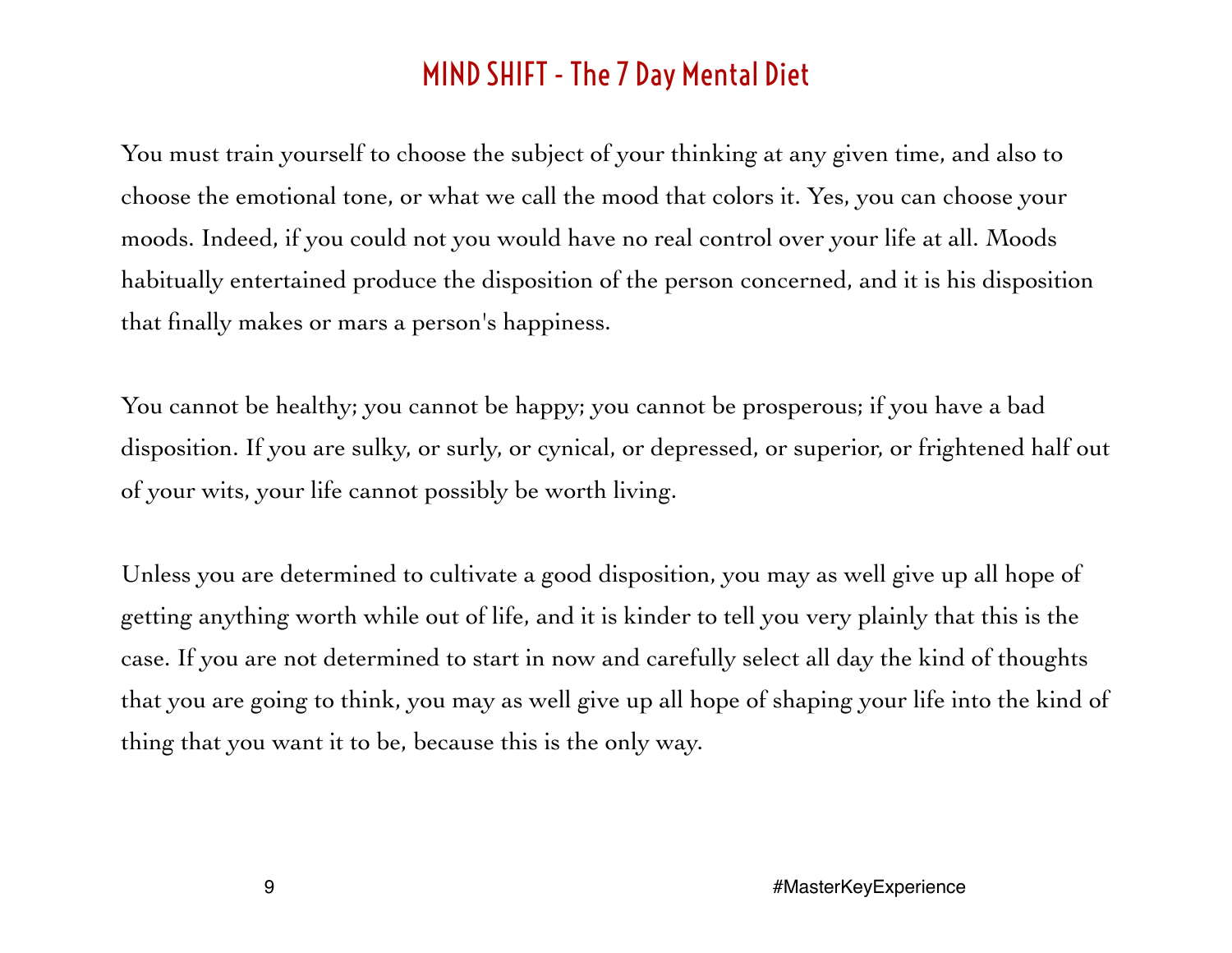In short, if you want to make your life happy and worth while, which is what God wishes you to make it, you must begin immediately to train yourself in the habit of thought selection and thought control. This will be exceedingly difficult for the first few days, but if you persevere you will find that it will become rapidly easier, and it is actually the most interesting experiment that you could possibly make.

In fact, this thought control is the most thrillingly interesting hobby that anyone could take up. You will be amazed at the interesting things that you will learn about yourself, and you will get results almost from the beginning.

Now many people knowing this truth, make sporadic efforts from time to time to control their thoughts, but the thought stream being so close, as I have pointed out, and the impacts from outside so constant and varied, they do not make very much progress. That is not the way to work.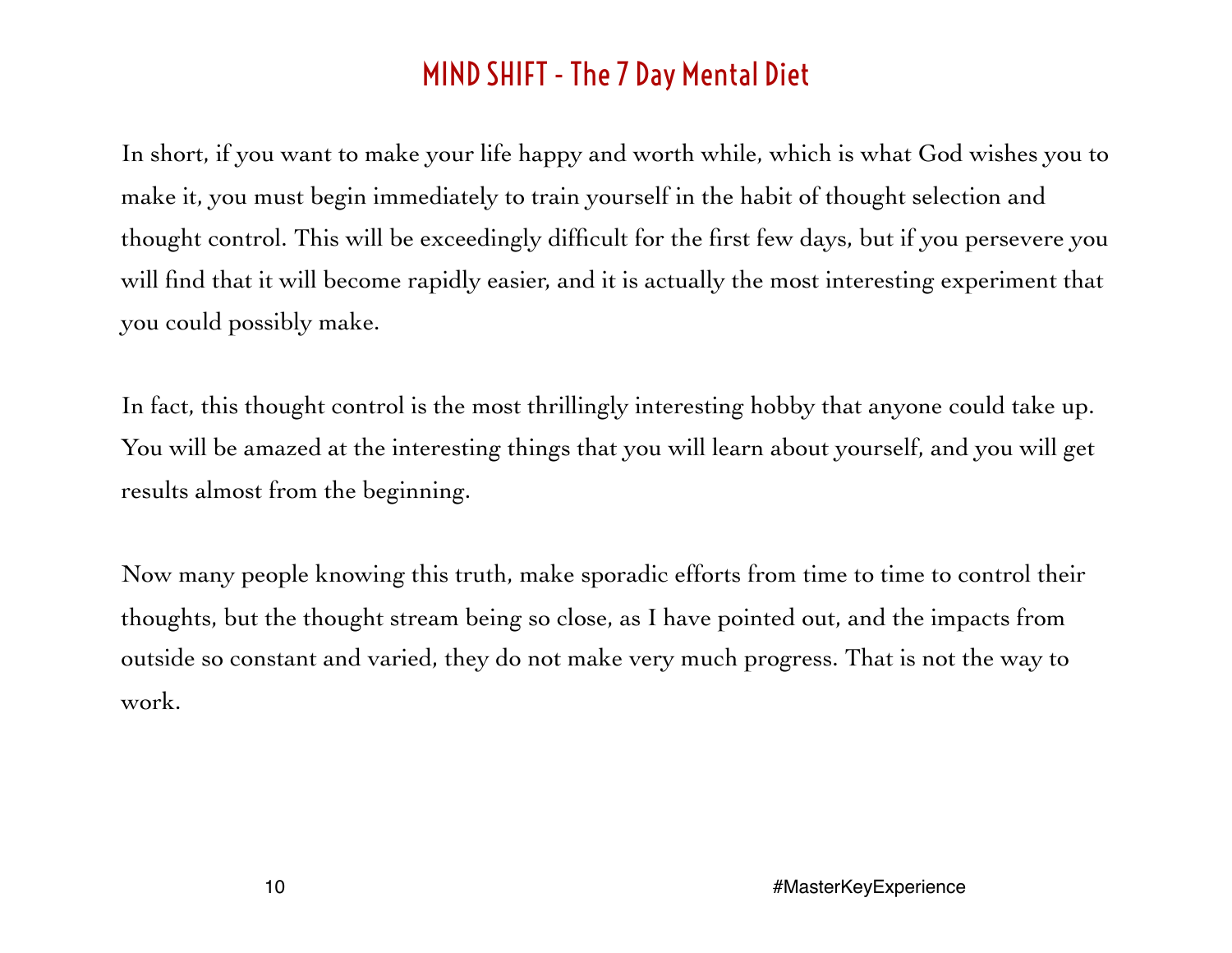# Wake Up! Become A Conscious Thinker

Your only chance is definitely to form a new habit of thought which will carry you through when you are preoccupied or off your guard as well as when you are consciously attending to the business. This new thought habit must be definitely acquired, and the foundation of it can be laid within a few days.

The way to do it is this: Make up your mind to devote one week solely to the task of building a new habit of thought, and during that week let everything in life be unimportant as compared with that. If you will do so, then that week will be the most significant week in your whole life.

It will literally be the turning point for you. If you will do so, it is safe to say that your whole life will change for the better. In fact, nothing can possibly remain the same. This does not simply mean that you will be able to face your present difficulties in a better spirit; it means that the difficulties will go.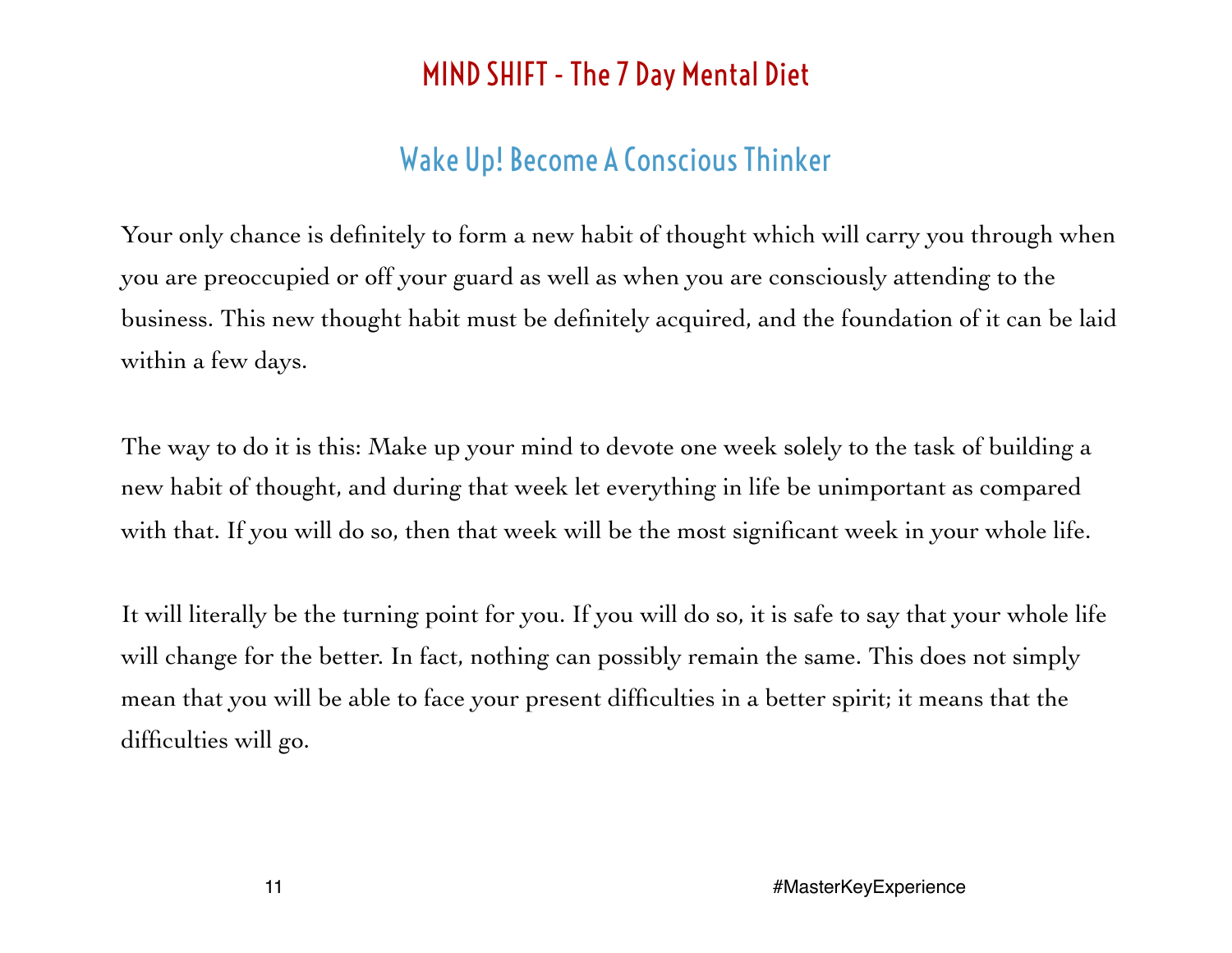This is the scientific way to Alter Your Life, and being in accordance with the Great Law it cannot fail. Now do you realize that by working in this way you do not have to change conditions. What happens is that you apply the Law, and then the conditions change spontaneously.

You cannot change conditions directly  $-$  you have often tried to do so and failed  $-$  but go on the SEVEN DAY MENTAL DIET and conditions must change for you. This then is your prescription. For seven days you must not allow yourself to dwell for a single moment on any kind of negative thought.

You must watch yourself for a whole week as a cat watches a mouse, and you must not under any pretence allow your mind to dwell on any thought that is not positive, constructive, optimistic, kind.

This discipline will be so strenuous that you could not maintain it consciously for much more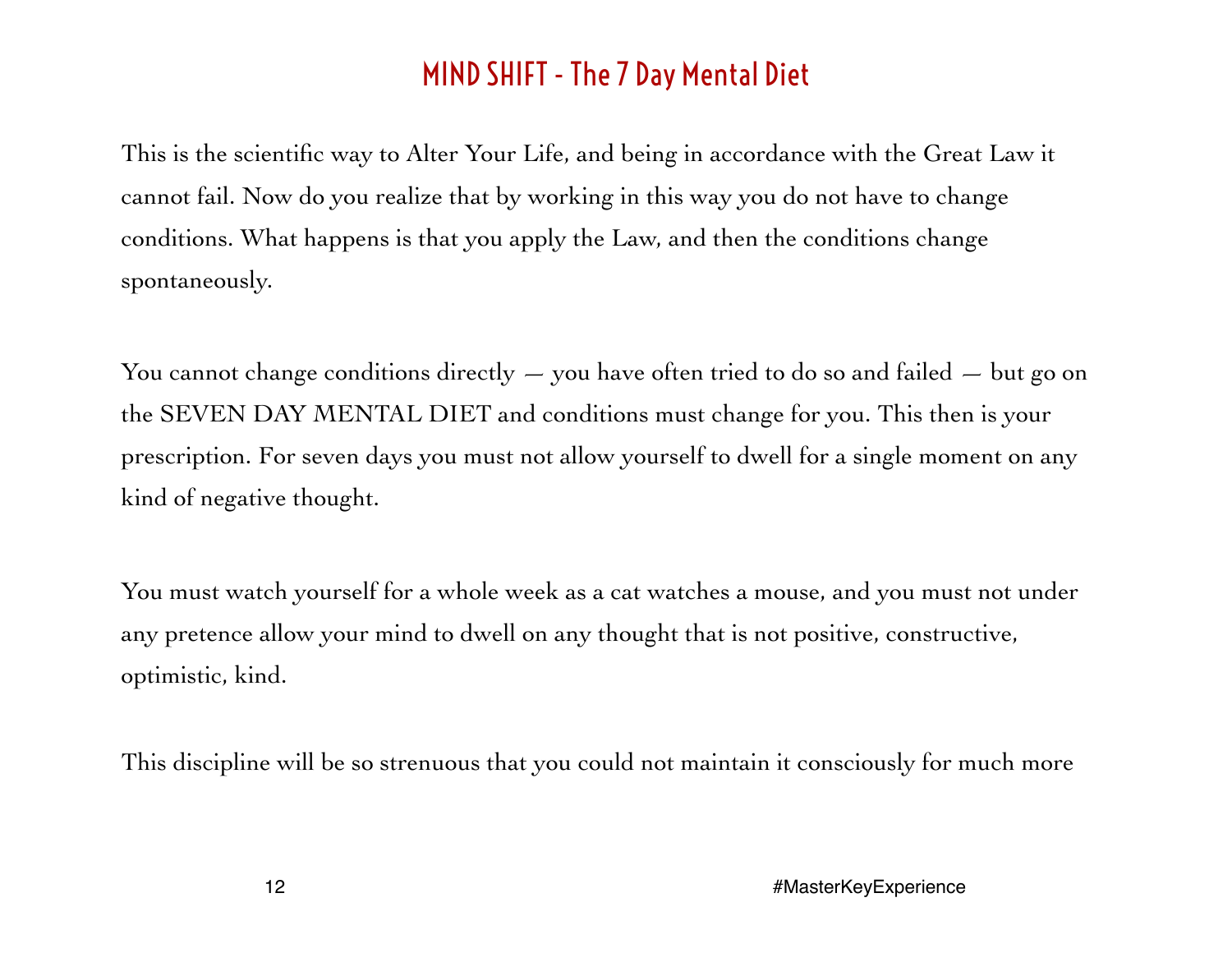than a week, but I do not ask you to do so. A week will be enough, because by that time the habit of positive thinking will begin to be established. Some extraordinary changes for the better will have come into your life, encouraging you enormously, and then the future will take care of itself.

The new way of life will be so attractive and so much easier than the old way that you will find your mentality aligning itself almost automatically.

But the seven days are going to be strenuous. I would not have you enter upon this without counting the cost. Mere physical fasting would be child's play in comparison, even if you have a very good appetite.

The most exhausting form of army gymnastics, combined with thirty mile route marches, would be mild in comparison with this undertaking.

But it is only for one week in your life, and it will definitely alter everything for the better. For the rest of your life here, for all eternity in fact, things will be utterly different and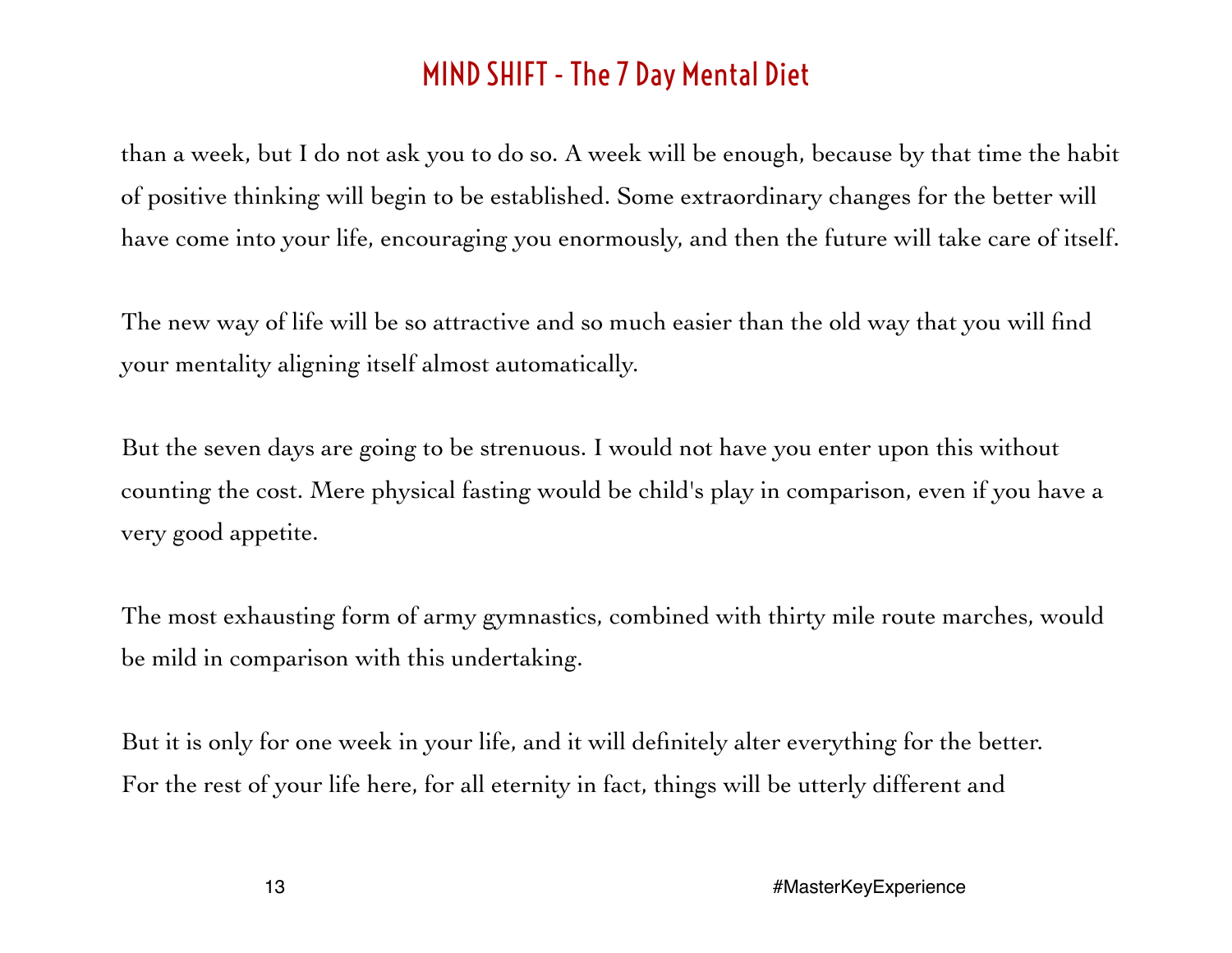inconceivably better than if you had not carried through this undertaking.

#### Negative Thoughts May Knock But You Don't Have To Let Them In

Do not start it lightly. Think about it for a day or two before you begin. Then start in, and the grace of God go with you. You may start it any day in the week, and at any time in the day, first thing in the morning, or after breakfast, or after lunch, it does not matter, but once you do start you must go right through for the seven days. That is essential.

The whole idea is to have seven days of unbroken mental discipline in order to get the mind definitely bent in a new direction once and for all.

If you make a false start, or even if you go on well for two or three days and then for any reason "fall off" the diet, the thing to do is to drop the scheme altogether for several days, and then to start again afresh.

There must be no jumping on and off, as it were. You remember that Rip Van Winkle in the play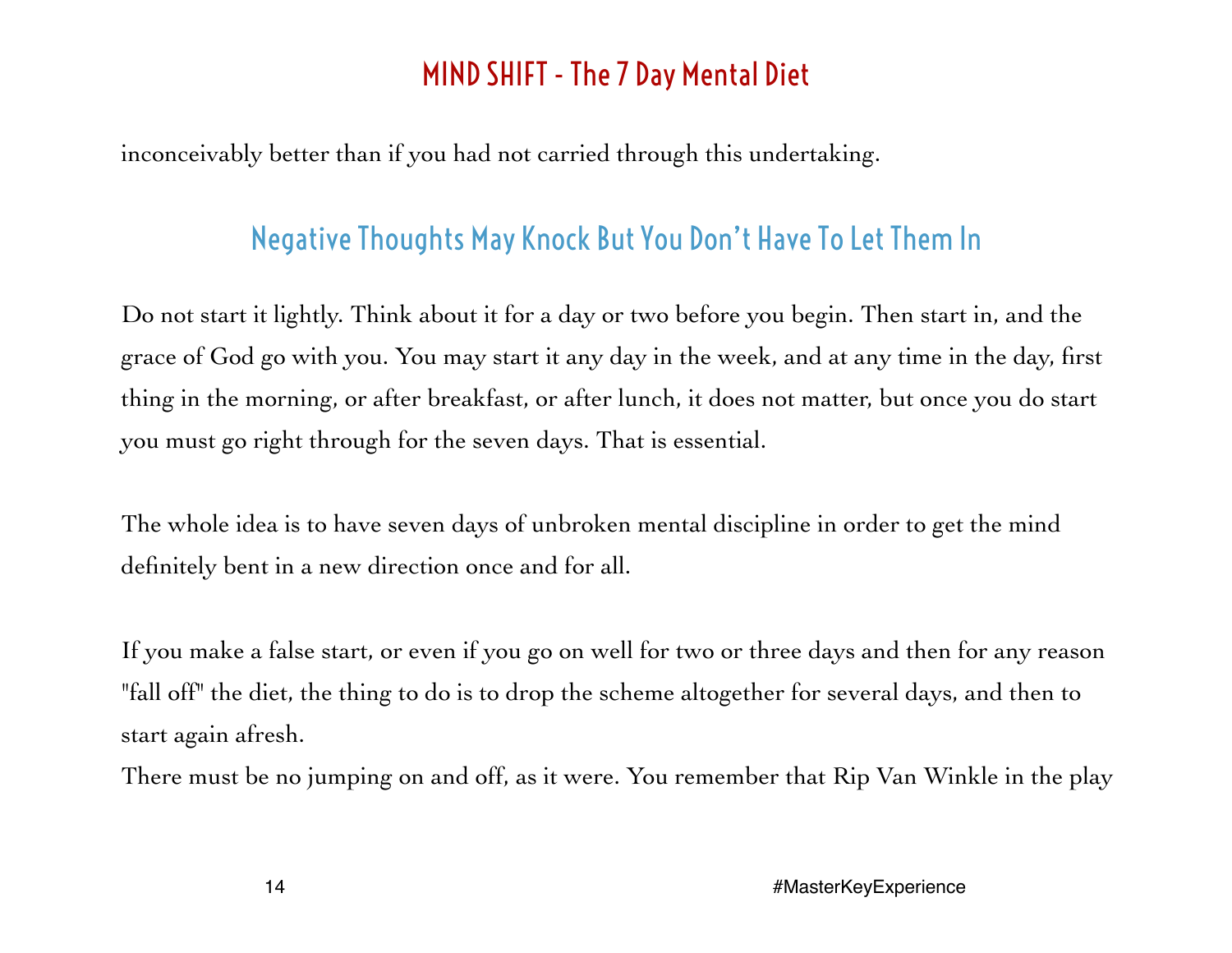would take a solemn vow of teetotalism, and then promptly accept a drink from the first neighbour who offered him one, saying calmly: "I won't count this one. Well, on the SEVEN DAY MENTAL DIET this sort of thing simply will not do.

You must positively count every lapse, and whether you do or not, Nature will. Where there is a lapse you must go off the diet altogether and then start again.

Now, in order, if possible, to forestall difficulties, I will consider them in a little detail.

A negative thought is any thought of failure, disappointment, or trouble; any thought of criticism, or spite, or jealousy, or condemnation of others, or self-condemnation; any thought of sickness or accident; or, in short, any kind of limitation or pessimistic thinking.

Any thought that is not positive and constructive in character, whether it concerns you yourself or anyone else, is a negative thought. Do not bother too much about the question of classification, however; in practice you will never have any trouble in knowing whether a given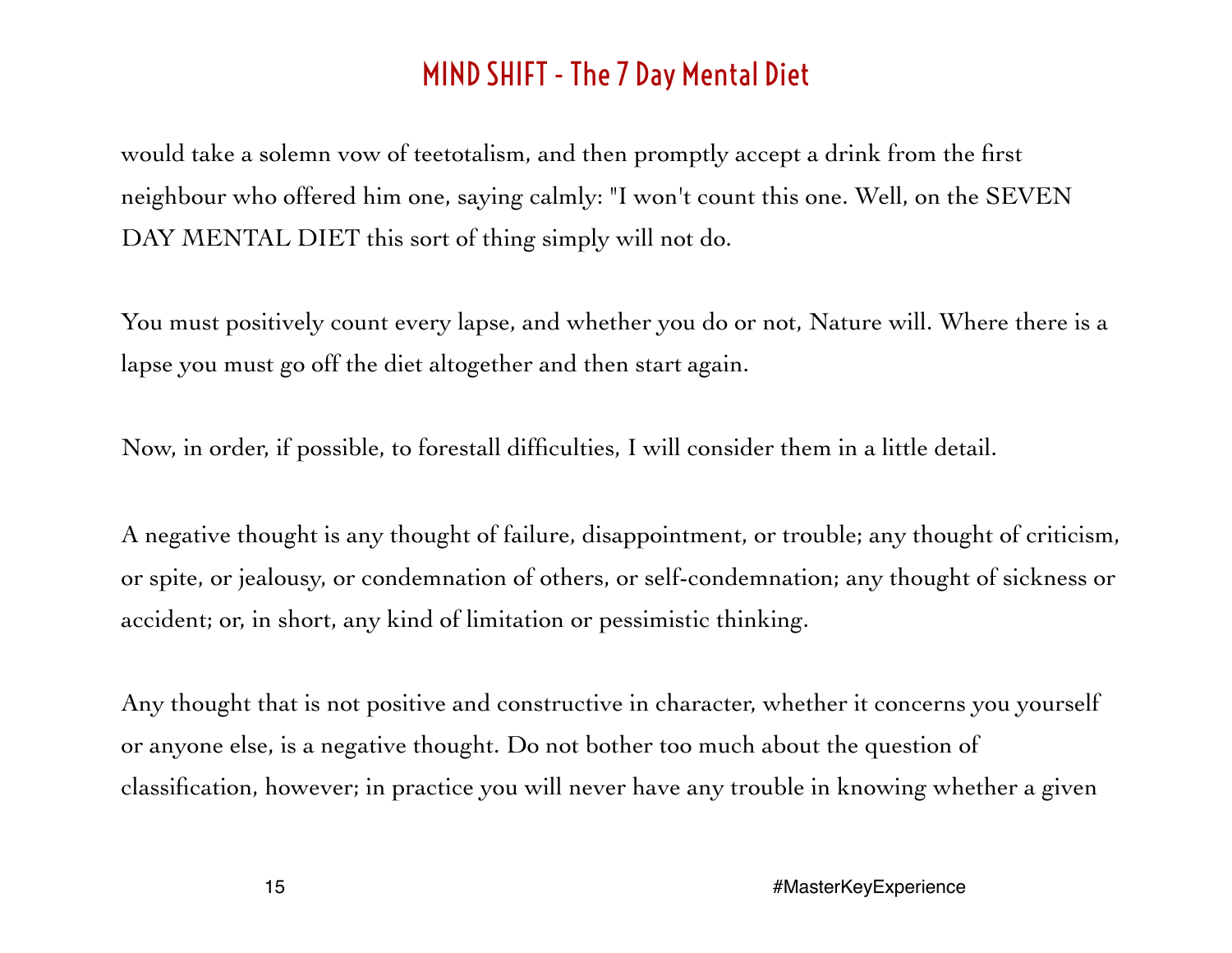thought is positive or negative. Even if your brain tries to deceive you, your heart will whisper the truth.

It is only through your conscious mind that you can reach the subconscious. Your conscious mind is the porter at the door, the watchman at the gate. - Robert Collier

Second, you must be quite clear that what this scheme calls for is that **you shall not entertain, or dwell upon negative things.** 

Note this carefully. It is not the thoughts that come to you that matter, but only such of them as you choose to entertain and dwell upon. It does not matter what thoughts may come to you provided you do not entertain them. It is the entertaining or dwelling upon them that matters.

Of course, many negative thoughts 'will come to you all day long. Some of them will just drift into your mind of their own accord seemingly, and these come to you out of the race mind. Other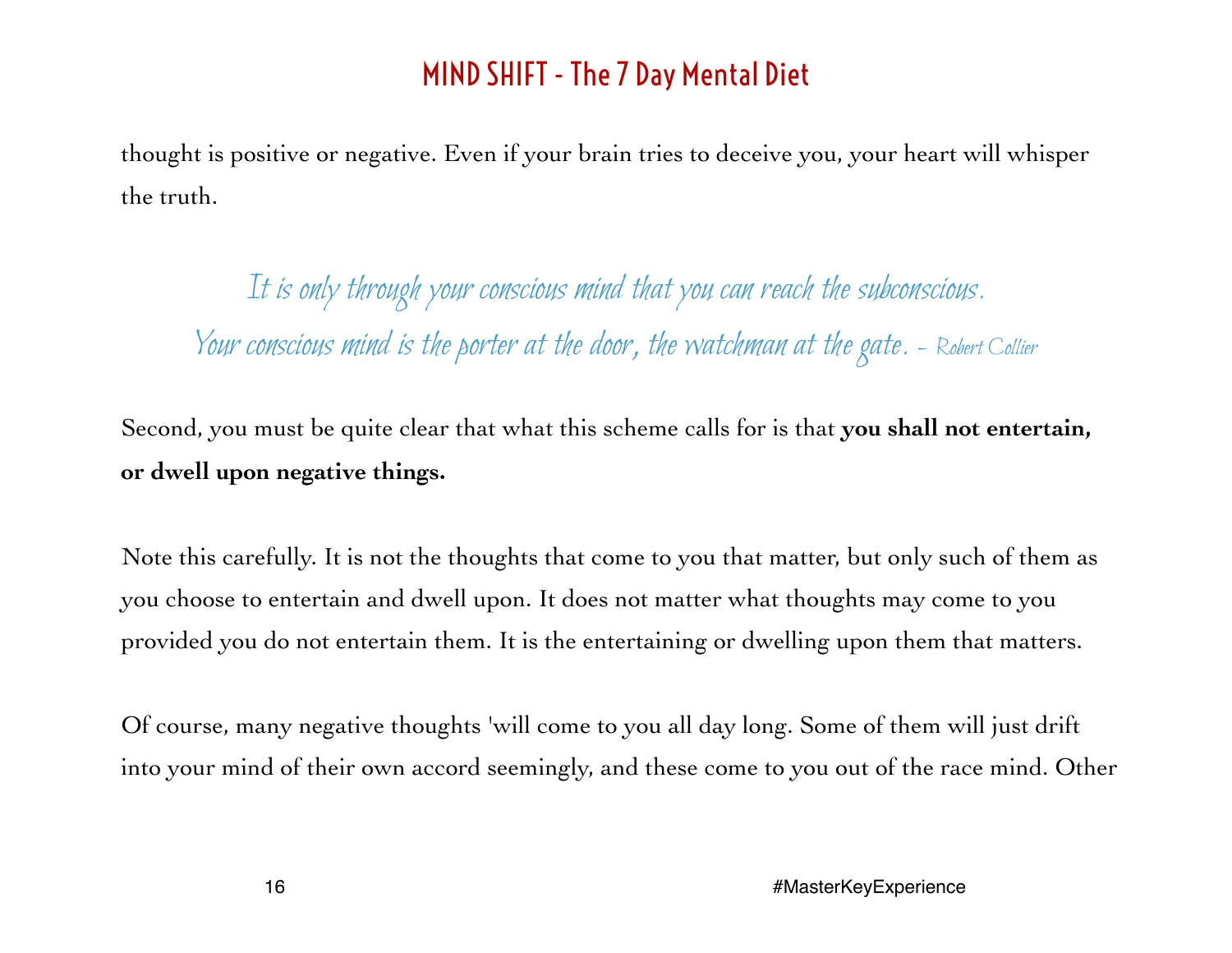negative thoughts will be given to you by other people, either in conversation or by their conduct, or you will hear disagreeable news perhaps by letter or telephone, or you will see crimes and disasters announced in the newspaper headings.

These things, however, do not matter as long as you do not entertain them.

In fact, it is these very things that provide the discipline that is going to transform you during this epoch-making week. The thing to do is, directly the negative thought presents itself  $-$  turn it out. Turn away from the newspaper; turn out the thought of the unkind letter, or stupid remark, or what not.

When the negative thought floats into your mind, immediately turn it out and think of something else. Best of all, think of God as explained in The Golden Key.

A perfect analogy is furnished by the case of a man who is sitting by an open fire when a red hot cinder flies out and falls on his sleeve. If he knocks that cinder off at once, without a moment's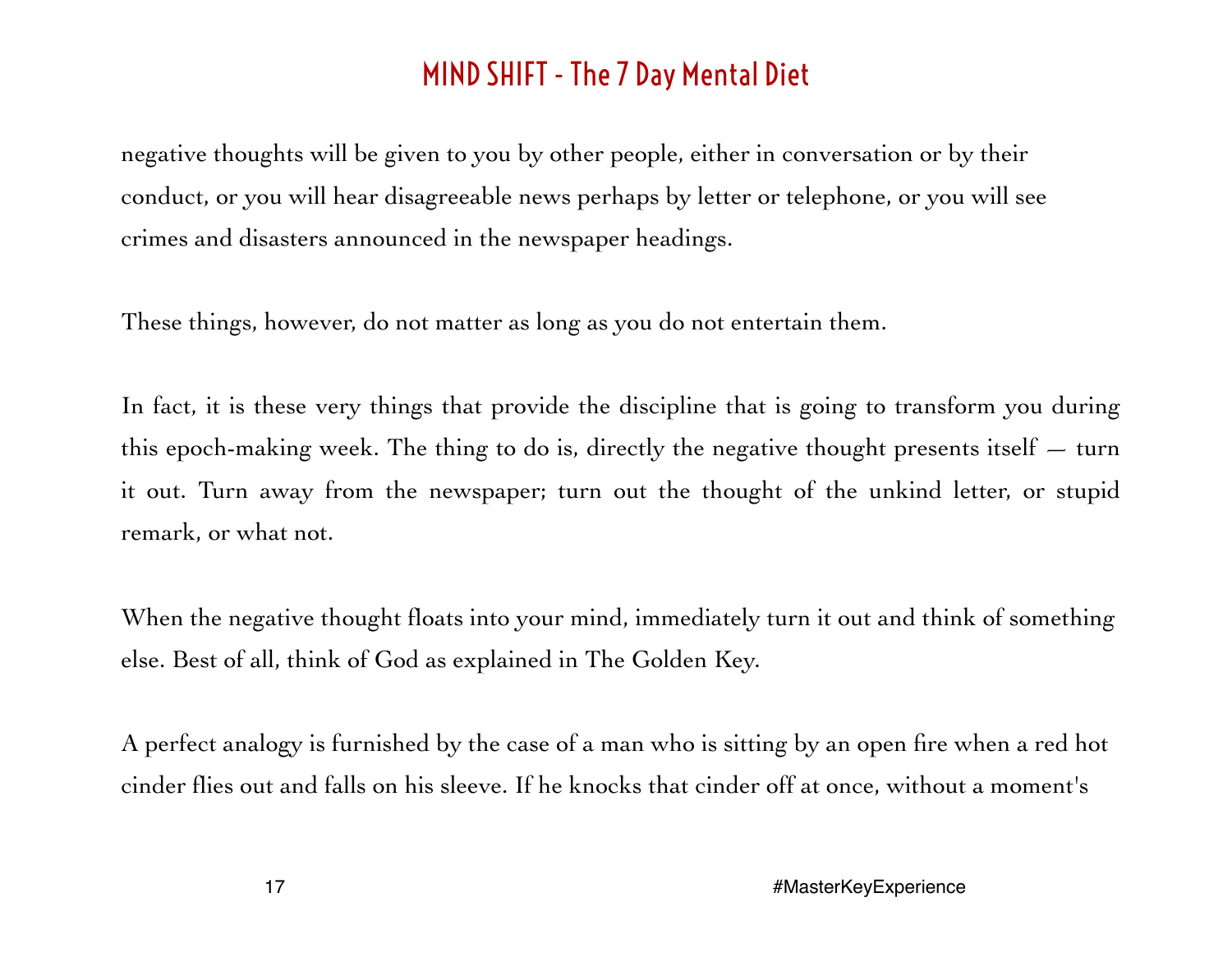delay to think about it, no harm is done. But if he allows it to rest on him for a single moment, under any pretence, the mischief is done, and it will be a troublesome task to repair that sleeve.

So it is with a negative thought.

# Reframing – Turn A Foe Into A Friend

Now what of those negative thoughts and conditions which it is impossible to avoid at the point where you are today? What of the ordinary troubles that you will have to meet in the office or at home?

The answer is, that such things will not affect your diet provided that you do not accept them, by fearing them, by believing them, by being indignant or sad about them, or by giving them any power at all.

Any negative condition that duty compels you to handle will not affect your diet. Go to the office, or meet the cares at home, without allowing them to affect you. (None of these things move me),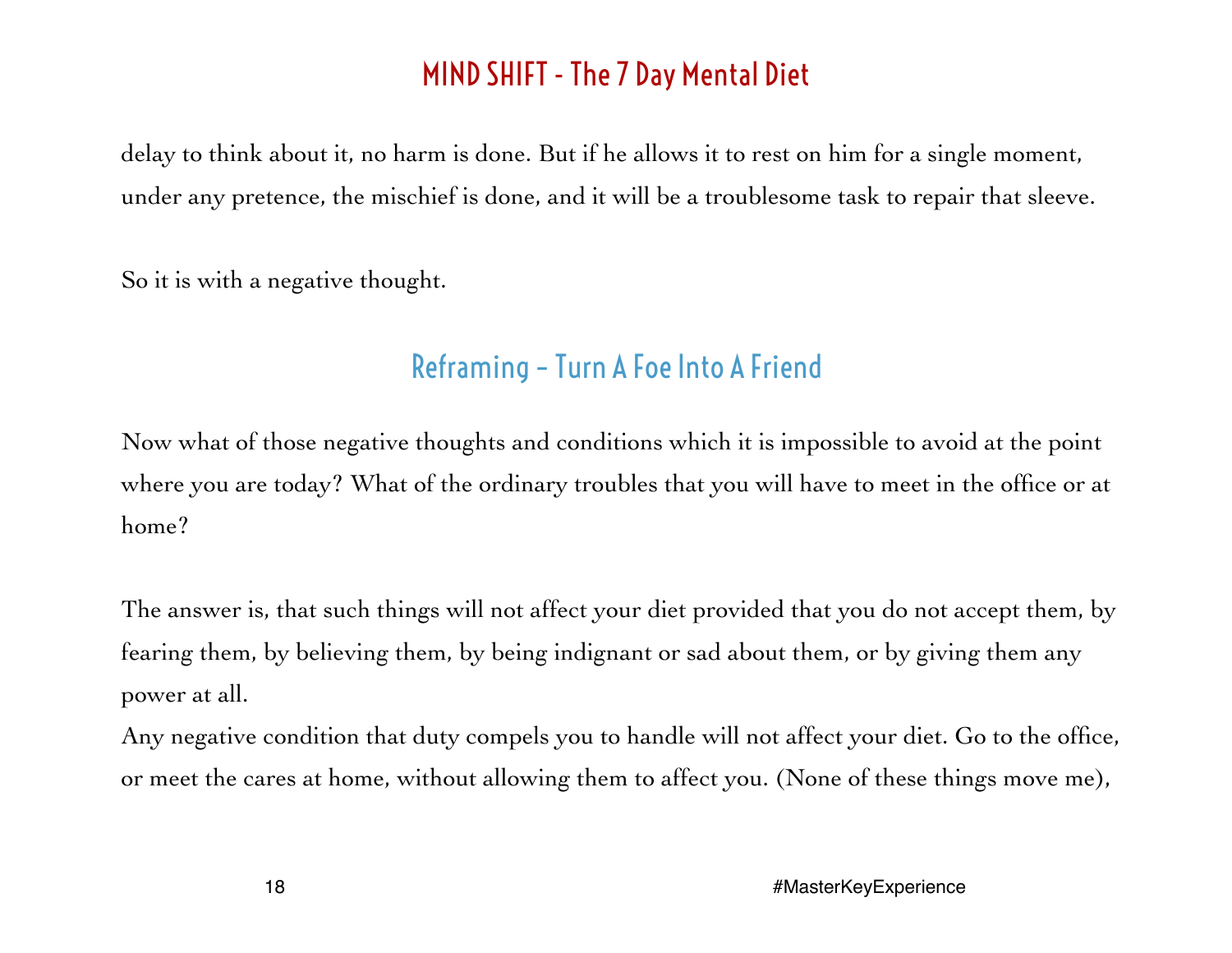and all will be well.

Suppose that you are lunching with a friend who talks negatively  $-$  do not try to shut him up or otherwise snub him. Let him talk, but do not accept what he says, and your diet will not be affected.

Suppose that on coming home you are greeted with a lot of negative conversation  $-$  do not preach a sermon, but simply do not accept it. It is your mental consent, remember, that constitutes your diet.

Suppose you witness an accident or an act of injustice let us say  $-$  instead of reacting with pity or indignation, refuse to accept the appearance at its face value; do anything that you can to right matters, give it the right thought, and let it go at that. You will still be on the diet.

Of course, it will be very helpful if you can take steps to avoid meeting during this week anyone who seems particularly likely to arouse the devil in you. People who get on your nerves, or rub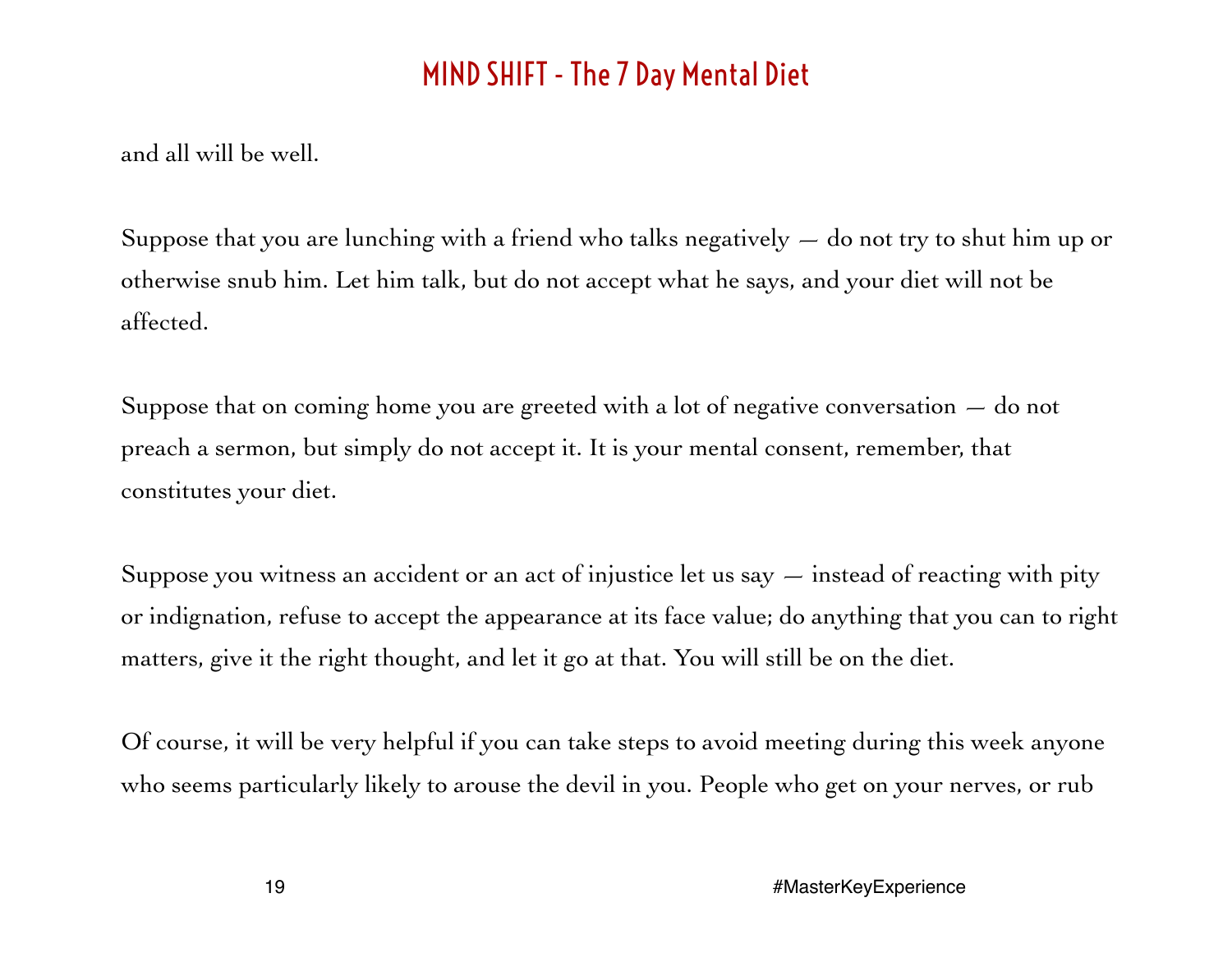you up the wrong way, or bore you, are better avoided while you are on the diet; but if it is not possible to avoid them, then you must take a little extra discipline  $-$  that is all.

Suppose that you have a particularly trying ordeal before you next week. Well, if you have enough spiritual understanding you will know how to meet that in the spiritual way; but, for our present purpose, I think I would wait and start the diet as soon as the ordeal is over.

As I said before, do not take up the diet lightly, but think it over well first.

In closing, I want to tell you that people often find that the starting of this diet seems to stir up all sorts of difficulties. It seems as though everything begins to go wrong at once. This may be disconcerting, but it is really a good sign.

It means that things are moving; and is not that the very object we have in view.

And when things start to happen, don't worry.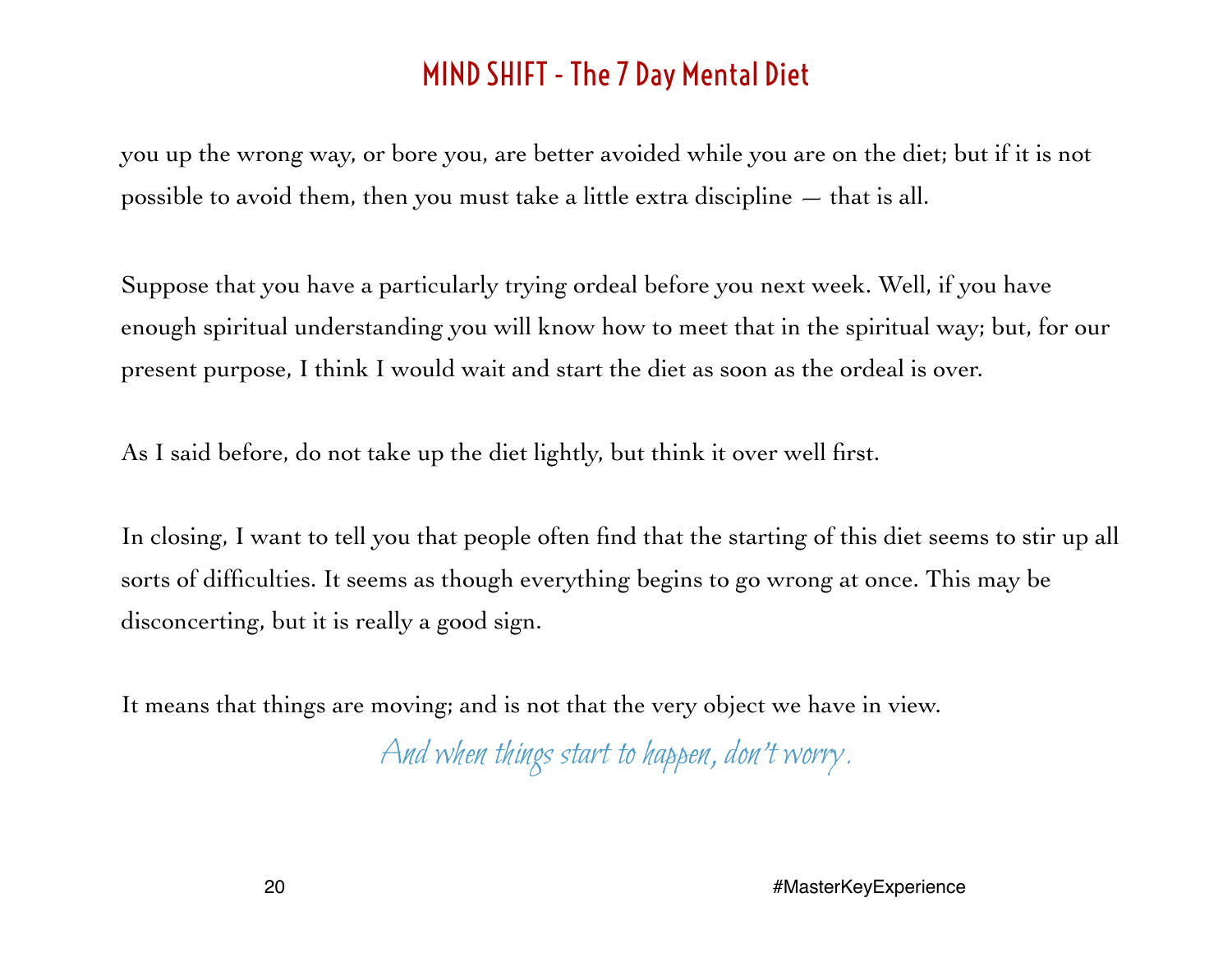Don't stew. Just go right along. You'll start happening, too. - Dr. Seuss -

Suppose your whole world seems to rock on its foundations. Hold on steadily, let it rock, and when the rocking is over, the picture will have reassembled itself into something much nearer to your heart's desire.

The above point is vitally important and rather subtle. Do you not see that the very dwelling upon these difficulties is in itself a negative thought which has probably thrown you off the diet?

The remedy is not, of course, to deny that your world is rocking in appearance, but to refuse to take the appearance for the reality. Judge not according to appearances but judge righteous judgment.